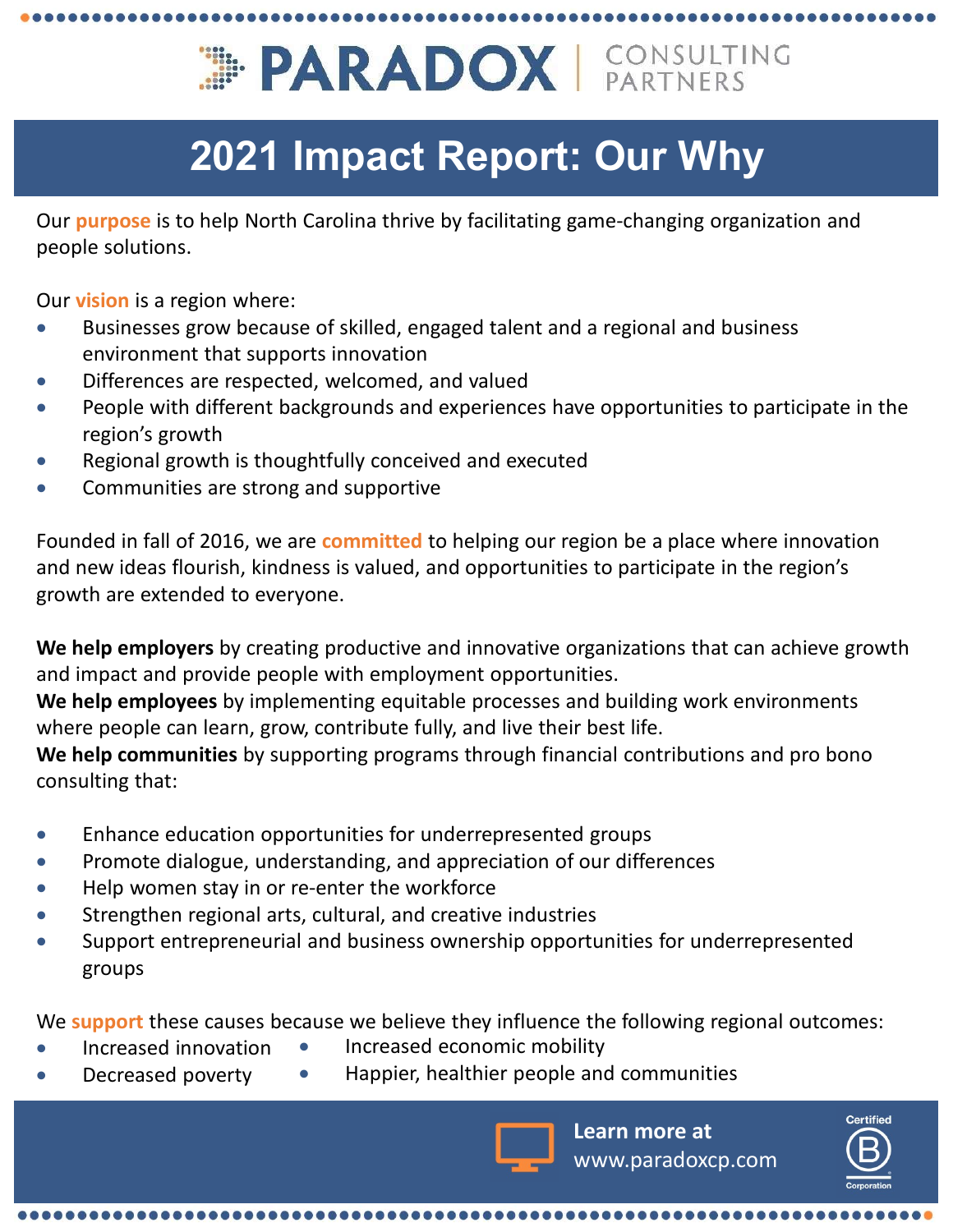# **EPARADOX | CONSULTING**

# Impact Metrics

#### Client

We measure impact on our clients by their increased ability for growth and impact and their ability to operate more equitably.

- 90% Percent of Clients Agreed or Strongly Agreed Paradox increased productivity of organization
- 66% Percent of Clients Agreed or Strongly Agreed Paradox helped their organization operate more equitably
- Net Promoter Score (NPS): 100%

### **Community**

We measure impact on our community by the percent of revenue we donate to local organizations, as well as supplier representation. In 2022, we plan to add measurement for volunteer hours.

- 10% of 2021 revenue donated to nonprofit organizations in our community:
- Wake Education Partnership Helius Foundation NC Arts in Action ate more equitably<br>
Promoter Score (NPS): 100%<br> **nunity**<br>
stare impact on our community by the<br>
of revenue we donate to local<br>
totions, as well as supplier<br>
tration. In 2022, we plan to add<br>
ement for volunteer hours.<br>
of Family Forward NC Cary Ballet Company Durham Success Summit LatinxEd
- 64% of expenses spent with North Carolina suppliers

\_\_\_\_\_\_\_\_\_\_\_\_\_\_\_\_\_\_\_\_\_\_\_\_\_\_\_\_\_\_

#### Employee

We measure impact on our employees by the local employment opportunities we provide. In 2022, we plan to add measurement around company values and employee success.

- **2** New Hires
- $\blacktriangleright$  50% of New Hires from North Carolina

#### Environment

We measure impact on our environment by our carbon footprint.

 $\blacktriangleright$  100% carbon neutral based on measuring and offsetting carbon released from utilities, computers, and travel





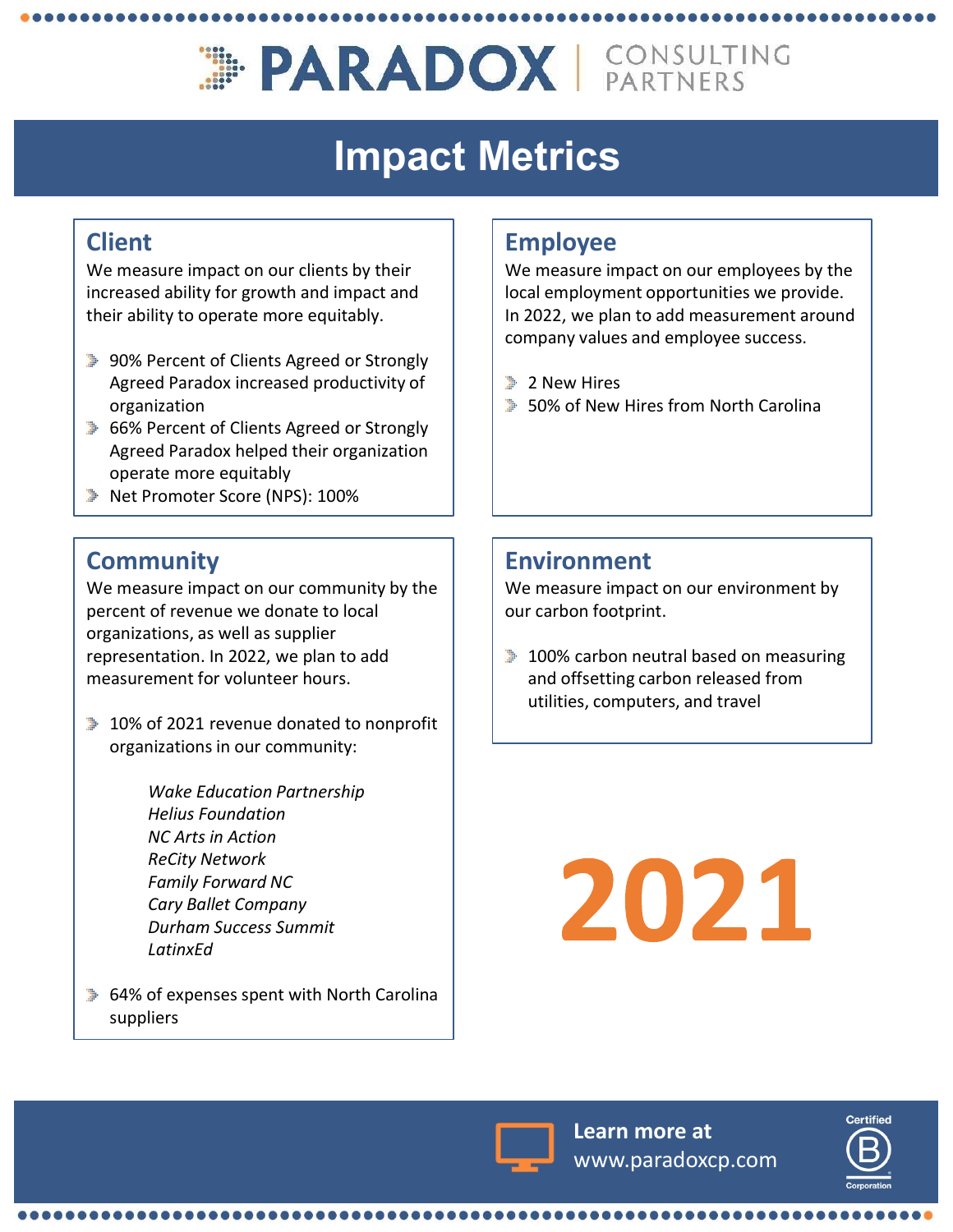# **EPARADOX | CONSULTING**

# Impact Goals

#### Client.

- 100% Percent of Clients Agree or Strongly Agree Paradox achieved client objectives for the work
- 80% Percent of Clients Agree or Strongly Agree Paradox helped their organization operate more equitably
- $NPS: 95%$

#### Employee

- $\triangleright$  2 New Hires
- **75% of New Hires from North Carolina**
- $\blacktriangleright$  100% of employees believe Paradox is living its values
- $\blacktriangleright$  100% of employees feel Paradox is helping them reach their own measures of success

#### **Community**

- At least 5% of revenue donated to nonprofit organizations in our community
- $\triangleright$  80% of expenses spent with independent, local North Carolina suppliers
- **50% of expenses spent with** underrepresented suppliers
- $\blacktriangleright$  100% of employees complete volunteer hours in their community
- In aggregate, Paradox contributes at least 100 volunteer hours in our communities

**........** 

#### Environment

 $\blacktriangleright$  100% carbon neutral

# 2022



Learn more at www.paradoxcp.com